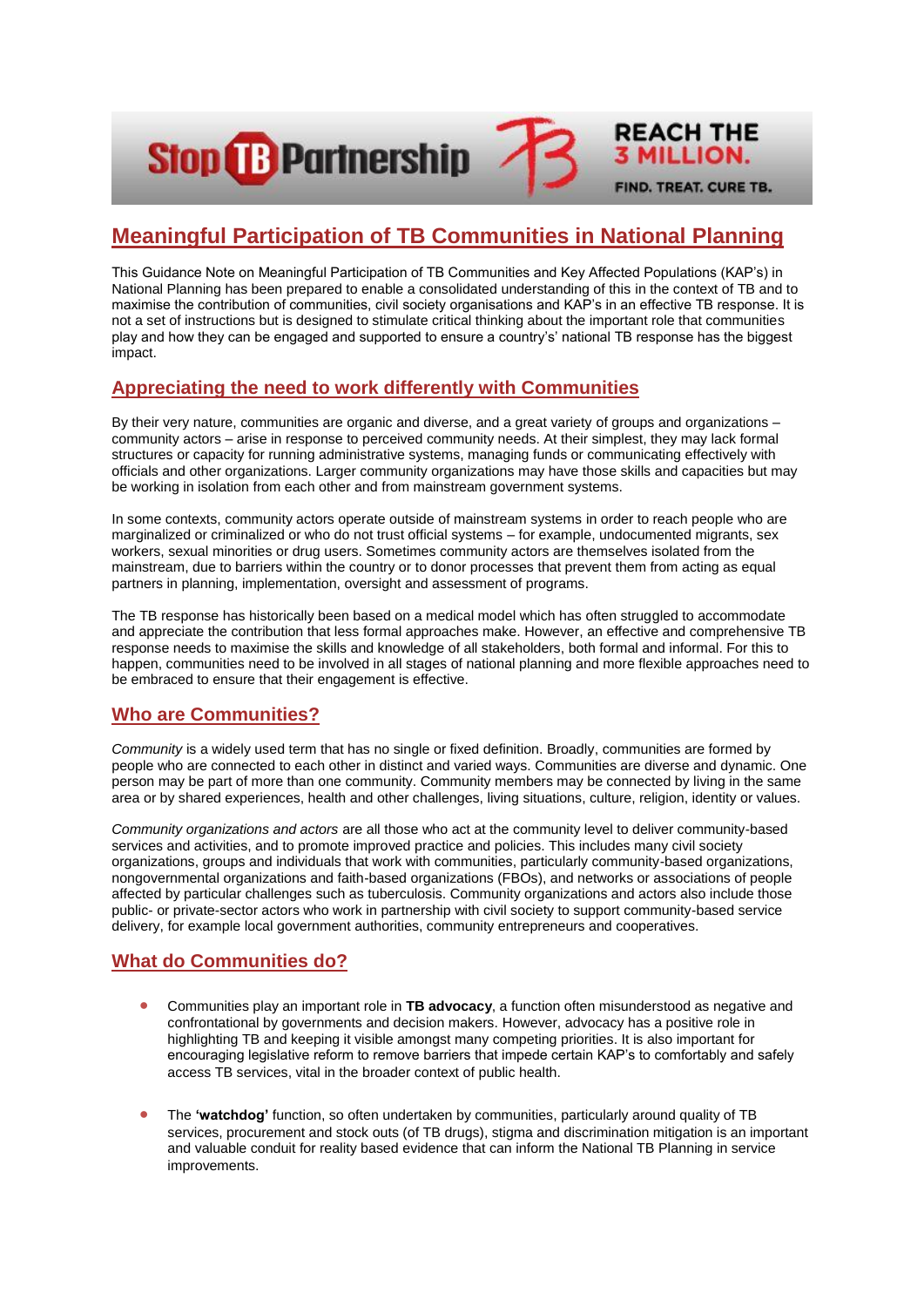- In addition to technical knowledge, communities bring the **TB 'lived experience'** and an understanding of **what will and what will not work.** Communities are the ones that understand **'how'** to deliver TB services effectively and to reach marginalised and hidden population groups. For example in certain regions women suffer disproportionately the consequences of TB even though TB affects men and women equally. They are often the last to get medical care and there are cultural and social barriers that negatively impact on a woman's access to TB services in such conditions. Communities groups that work closely with women or are run by women are vital for developing interventions that accommodate and address the specific TB needs of women.
- Communities provide **TB screening** programmes, including supporting efforts for integrated screening of child health; they support **retention in treatment programmes**, including **adherence support.**
- **•** They lead on **stigma mitigation** efforts and are often **catalysts for change** in attitudes and practices; they **connect people** to services; are **flexible and responsive** to needs and are **important factors** in what happens beyond the walls of the clinic.
- Communities support the **continuum of care** from diagnosis, through treatment and ongoing care and support. Importantly, they **disseminate** TB prevention and risk reduction information in simple and easily understood language and **empower people** to be more TB aware, particularly among key affected populations.
- **•** There are **community based systems** that work towards making TB services accountable for example in. Peru and other countries have community groups that meet and inform TB services such as **Community Advisory Boards** who are active around new TB drugs, assessing plans for clinical trials, overseeing research and advocating for price reductions. At a sub-regional level there may be **Community Health Committees** with a primary focus on access to TB treatment . In the Democratic Republic of Congo TB Survivor clubs and outreach groups provide critical support services on TB and challenging stigma, following up patients who are lost to follow up or providing one on one psychological support for MDR-TB patients. Similar models exist in many other countries such as Tanzania, South Africa and Peru.

## **How to facilitate community involvement in National TB Planning**

Each country will have its own processes for national planning of their TB response; some will use an incountry team comprised of experts working on TB in that country; others may call on the services of external experts/consultants to lead the national planning process; while a hybrid, using both internal and external experts may be the preferred option.

Knowing 'what to do' is not the same as understanding 'how' to effectively involve communities. The following is a description of four steps that could be taken that would significantly enhance community involvement.

#### *Situation Analysis:*

A comprehensive desk review including recent TB Reviews, HIV Reviews and all other relevant documentation. An in-depth look at the country situation including what Civil Society and Community Based Organisations exist and what aspect of TB work they are involved in? Sources of information would be web based list serves, NTP's, Global Fund Principle Recipients, other health related NGO's and stakeholders (including UNAIDS & WHO Country Offices). Word of mouth, making use of personal contacts is also a useful way of gaining full understanding of the existence and work of less formal groups engaged in TB work within the community. Any external experts/consultants should be fully briefed and should understand the country, the status of the TB response but also the role and contribution that has been made by communities, including community dynamics. This process could be led by the national TB planning team or a civil society organisation that has the capacity to lead such a process or a technical partner that has a strong commitment to community engagement in TB programs.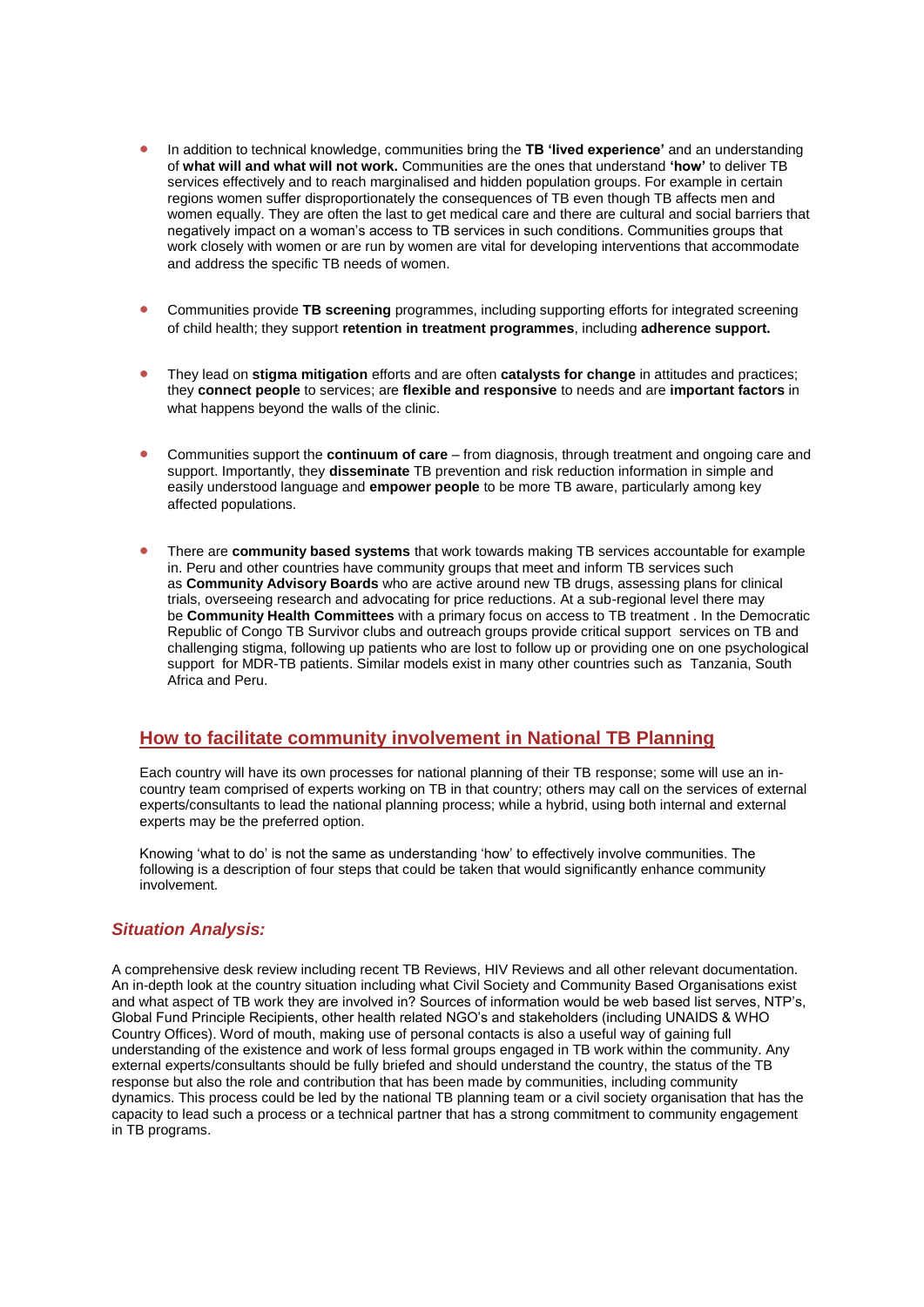#### *Community Stakeholder Analysis:*

Identify a lead person or organisation to drive this process. This would be a more in-depth analysis of community based organisations, both formal and informal, in the country. Mapping where they work and looking at what they do and understanding what support, if any, they get? Because this will involve groups working with KAP's it is important that the lead on this is sensitive to the legal and social environment that may be problematic for many of these groups. As the process progresses special consideration should be given to outreach to engage specific communities and population groups that might otherwise be excluded from the TB planning process. This is probably most effectively achieved through partnering with an existing, trusted community based TB group, and ensuring they are appropriately resourced to engage with KAP's and other marginalised or hidden population groups, especially women and those whose lifestyle choices see them criminalised or highly stigmatised.

#### *Community Stakeholder Consultation:*

Develop clear Terms of Reference for the meeting to ensure that any outcomes are useful and effective for the National TB Planning Process and for Communities. The information from the *Situation Analysis* and *Community Stakeholder Analysis* should be made available and shared at the meeting. This helps everyone have the same understanding and will ensure discussions are focused. Whilst it is not always helpful to pre-empt the outcome from such a meeting there are potential benefits that may emerge. The strengthening of local mechanisms and platforms to negotiate with the National TB Planning Process Convenor; a more comprehensive understanding of the potential that TB communities can bring to the planning process and the national TB response and how NTP's might support this; Perhaps a TB Civil Society Advisory Group may emerge to channel information from communities into the planning process and with support of NTP's (or other entities), the integration of community involvement at a systemic level ensuring this is continuous and automatic in the future. Setting up On-line consultations with TB communities should also be seriously considered. These can be extremely productive in facilitating community input to strengthen national TB planning processes.

#### *Building New Coalitions and Maximising Existing Structures:*

Developing mutually beneficial arrangements with key partners who are supportive of community participation will strengthen the role of communities in National TB Planning Processes. Working directly with KAP's or organisations that represent the needs of KAP's ensures that marginalised population groups have an active role in the planning process. Coalitions can be effective vectors for channelling and disseminating information to and from the planning process. Developing coalitions can be a significant step in formalising the engagement of communities in the planning process and also in the national TB response and can be instrumental in avoiding misunderstanding and misconceptions.

- **When resources are limited** it is important to utilise existing TB community structures rather than set up duplicate ones. Bring them into the process and ensure there are recognised channels that enable them to input into the national TB planning process. Supporting any Civil Society forum's that exist, who are able to consider and inform about community TB priorities and needs or providing financial support to convene such a forum is a good investment that will have positive benefits for any national TB planning process.
- **Accessing technical support** for example through Global Fund CSS or technical support agencies willing to focus on community involvement in national TB planning, to establish structures and processes to maximise community contributions and involvement, is an option that should certainly be considered.
- **It is essential that the planning team** has the right guidance, including strong Terms of Reference, to work on TB community engagement.
- **•** The timeline of national planning activities need to be prepared and made available to community participants in good time - dates and timings of pre-planning meetings, consultations etc. and financial support should be available to enable community representatives to attend.